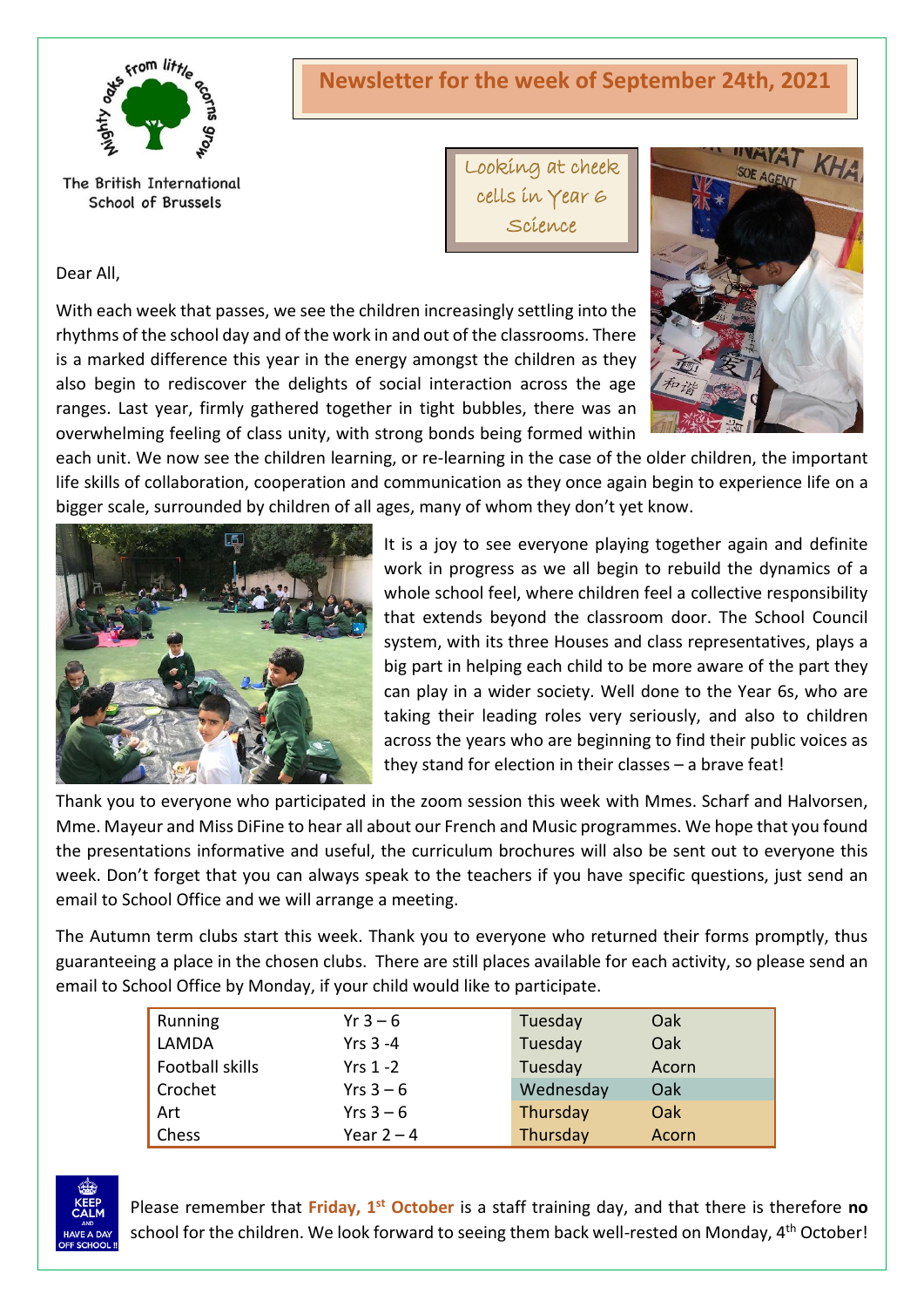

The 'Our Family' wall in Reception with beautiful drawings and photos of each child's family

## Well done to everyone for a week of hard work, and a particular well done to the following:



**Stars of the Week**



#### **Nursery**

Aadvika, for her cheerful smile and super help during tidy up time, well done!

Janakiram, for settling into Nursery beautifully this week, well done!

### Reception:

Sai Ananya, for her smart work on patterns.

Vasu, for getting into character in our role play area and cooking a delicious meal for everybody.

#### Year 1:

Harshit, for using one of the 'wow'words from our book last week in his news on Monday. It was a great example of how to use the word 'complaining'!

Jenil, for his super speech to his classmates about why he should be a school councillor. We very much enjoyed listening to your ideas Jenil!

#### Year 2:

Rajakumaran, for really thinking about how to use a wide vocabulary and new language techniques to make your sentences pop in your story this week.

Tanay, for always showing kindness and empathy towards your classmates and always being polite to teachers.

#### Year 3:

Aryansh, for a great effort in his sentence-writing about the Incredible Book-Eating Boy.

Magizhvini, for always listening, and for quick, accurate Maths all week.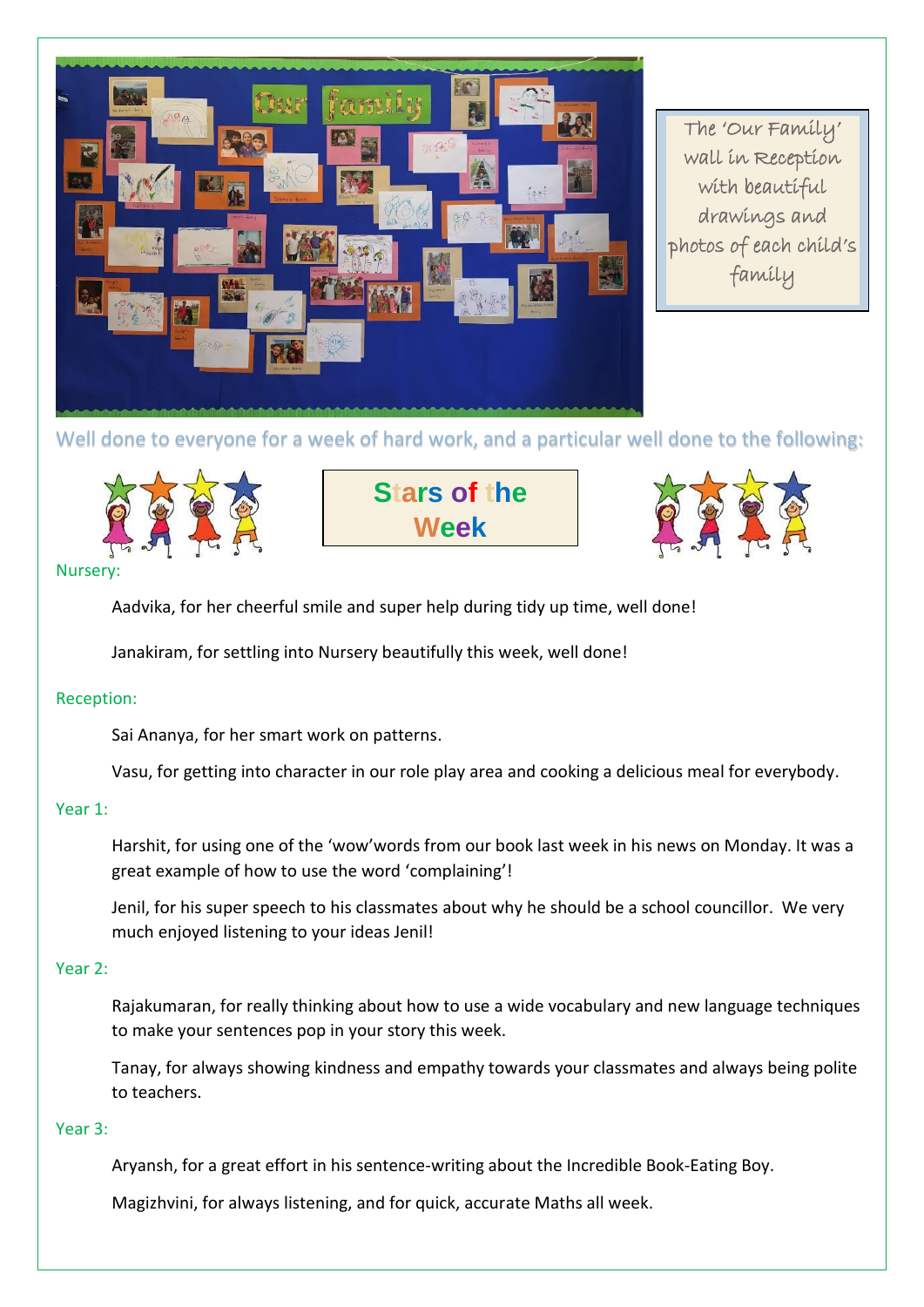#### Year 4:

Pranavi, for her amazingly creative Chocolate factory tour invitation.

Akshathsai, for having lots of good ideas in our Mrs C sentence stacking lessons this week.

#### Year 5:

Ovee for working quietly, diligently and effectively.

#### Year 6:

Aaditya - thank you for taking pride in all aspects of your studies and your roles as House Captain and Quiz Master. An impressive start to Year 6.

**Information for the week** 



• We are still missing many of the **permission and contact forms**. Please return these to the school office so that we are able to contact you if we need to speak to you urgently.

• **Year 2 trip to Beersel Castle: Tuesday 28th September**



To support and enrich their current class Topic on Castles, Year Two will be heading to Beersel Castle on Tuesday, 28<sup>th</sup> September to visit the beautiful medieval monument.

The coach will leave school at 11.00am and arrive back in good time for the usual collection at 3.25pm. The children will need their regular snack and packed lunch as well as a water bottle. Please send children to school in their school sports uniform and appropriately dressed for the weather – in a warm, waterproof coat and sensible shoes. As only the open, outdoor parts of the castle are accessible due

to the castle's strict adherence to the Covid safety measures, we are confident in following the safety regulations. We look forward to this exciting and educational visit.



• Please note that **Friday, 1st October** is a staff training day and that there is therefore **no** school for children on that day. They will finish the week on Thursday, 30<sup>th</sup> September. We have two Staff training days in the year, during which the whole staff follow a training programme in one particular area, allowing us to keep up to date with the latest research and work on the ongoing improvements to the curriculum across the school.

• The date for our **Welcome Walk-in-the-Woods**, scheduled for Sunday, 26<sup>th</sup> September has been changed to **Sunday, 3rd October from 14h – 16h**, due to the major bike races being held in Tervuren during the weekend of September 25/26<sup>th</sup>.



This is a family walk for parents, staff and children, and meanders gently through the woods and around the lakes in Tervuren, with everyone welcome to come and catch up with old friends and to meet new faces. The autumn colours should already be spectacular and, even if it rains, the trees provide plenty of cover.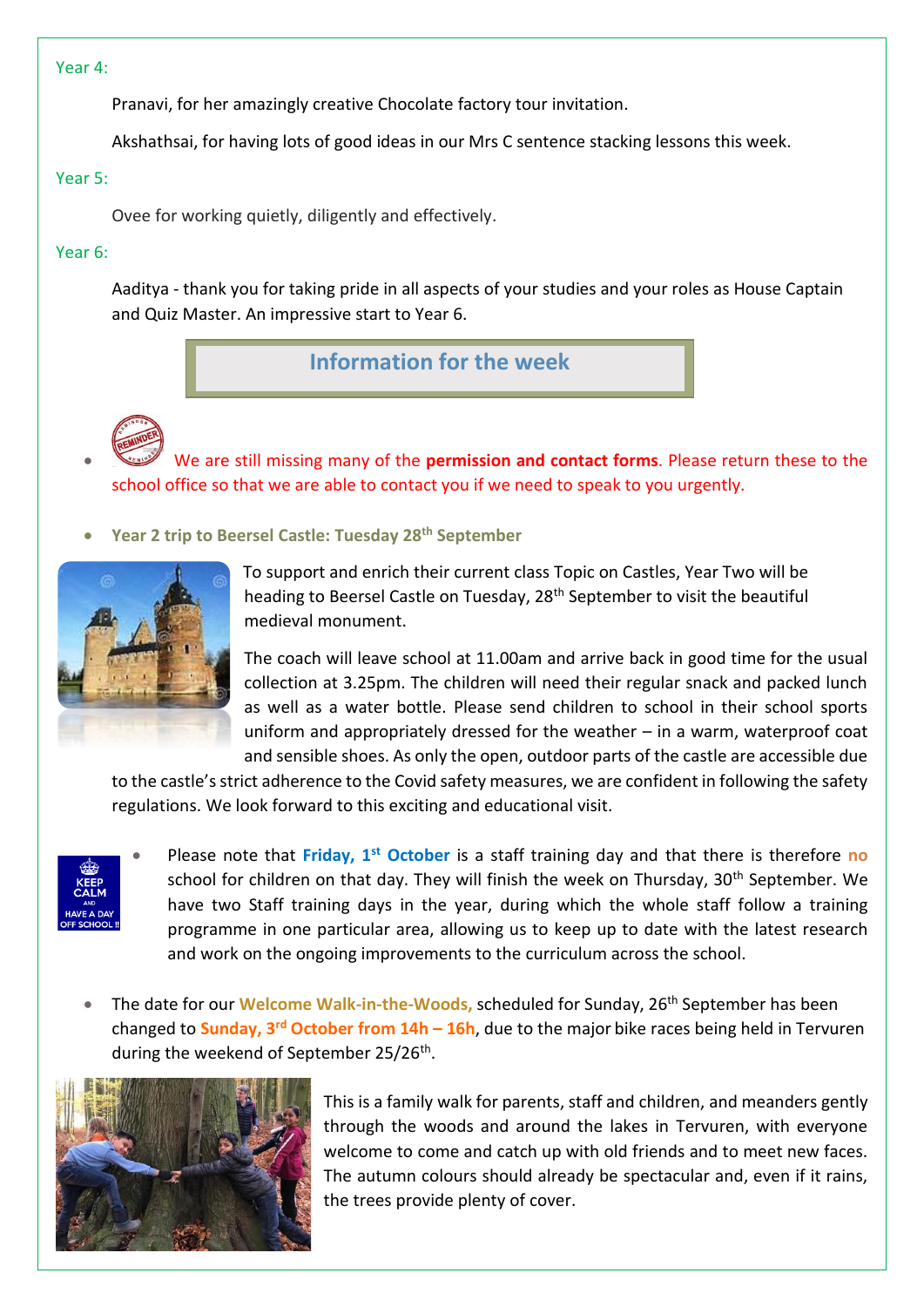The park is easily accessible by tram and perfectly safe for children to run and play. If the weather has been wet it can be **very difficult** to push a buggy (although we have been known to carry them across the muddy patches!) If you have very little ones it may be easier to use a baby sling.

We will meet on the steps of the Colonial Palace at the top of the Avenue de Tervuren at **14h** and set off for a walk around the lake and into the forest.

The nearest tram stop is **Tervuren Station, the last stop on the 44 tram route from Montgomery**, which is directly opposite the gates to the park. The Colonial Palace is the large building in front of you as you go through the gates. We aim to be back at the Palace by **16h**. There is also a large, exciting children's playground on the edge of Tervuren, which many families take advantage of before heading back to Brussels.

The exact location can be seen via<https://www.google.be/maps/@50.8283143,4.5147046,19.79z?hl=en> Do come along and join us, it's a good way to meet new people and a fun way to spend an afternoon outside!

### • **Year 6 trip to the Atomium : Tuesday, 12th October**.

The **Year 6** children once again have the amazing



privilege of spending a whole night, not at the museum, but at the Brussels Atomium. The children will set off after school on Tuesday, spend a wonderful evening admiring the spectacular view from the Children's Sphere, hopefully sleep well all night in the eight mini spheres known as raindrops (designed by a Spanish artist especially for the project), and then come back to school after breakfast and a guided tour of the building. A picnic lunch will be waiting for them on their return.

We are extremely lucky to have this opportunity as the sphere is reserved exclusively for children between 6 – 12 years (plus teachers  $\odot$ ) and is booked several years in advance. This year is extra special as it will be the very last chance to experience the excitement, as the sphere will be used for other functions from the end of this year.

• **Garderie:** Please inform the office at the **beginning** of the week if you would like your child to attend garderie.



• Please note that the deadline for written notice of departure for the end of the Autumn term (Wednesday, 22nd December) fell on **Thursday 23rd September**. If we have not already received written notice of a child's last day at school at the end of the Autumn term, the deposit will not be refunded.



• **Late pick-ups:** We do understand that this may be unavoidable due to traffic or unexpected events, but please note that any children remaining in school after the pick-up time will be in garderie in the Acorn building and should be collected from there. A garderie fee will be charged. Please inform School office or the Oak GSM number if you are going to be late.